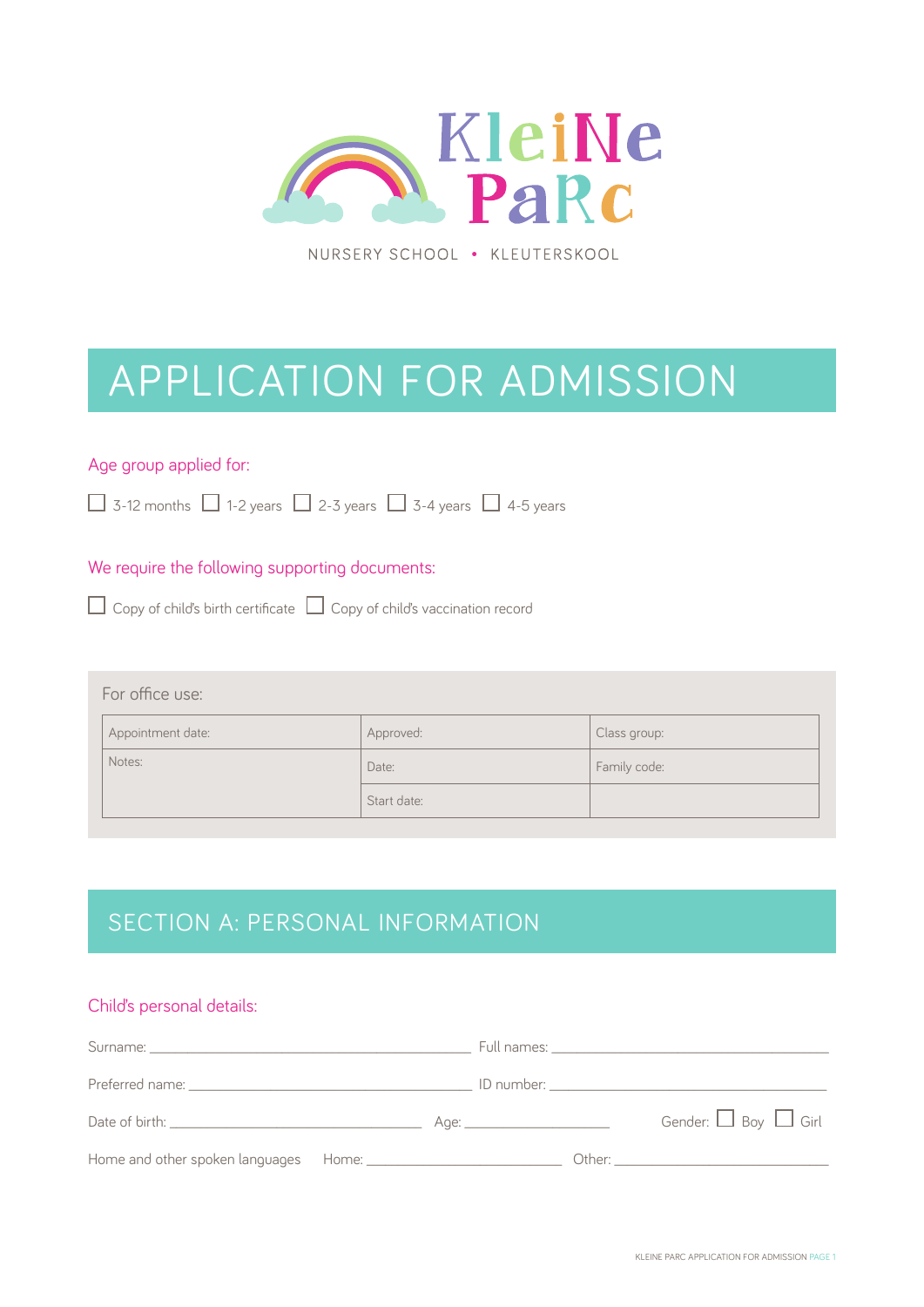## Language(s) of learning and teaching:

| Choice 1: □ Afrikaans class □ English class □ Bilingual class                                 |                                                                                       |  |  |  |
|-----------------------------------------------------------------------------------------------|---------------------------------------------------------------------------------------|--|--|--|
| Choice 2: $\Box$ Afrikaans class $\Box$ English class $\Box$ Bilingual class                  |                                                                                       |  |  |  |
| Family:                                                                                       |                                                                                       |  |  |  |
|                                                                                               | Number of children in family: Nationality: Nationality: Number of children in family: |  |  |  |
|                                                                                               | Name(s) of children who previously attended Kleine Parc:                              |  |  |  |
|                                                                                               | Residence: $\Box$ Parents $\Box$ Guardian $\Box$ Other                                |  |  |  |
|                                                                                               |                                                                                       |  |  |  |
|                                                                                               |                                                                                       |  |  |  |
| Child's medical details:                                                                      |                                                                                       |  |  |  |
|                                                                                               |                                                                                       |  |  |  |
| Doctor:                                                                                       |                                                                                       |  |  |  |
|                                                                                               |                                                                                       |  |  |  |
| Medical aid:                                                                                  |                                                                                       |  |  |  |
|                                                                                               |                                                                                       |  |  |  |
|                                                                                               |                                                                                       |  |  |  |
| Has the child received all the necessary immunisations? If no, please state reason:           |                                                                                       |  |  |  |
|                                                                                               |                                                                                       |  |  |  |
| Does the child suffer from any allergies? If yes, please give details:                        |                                                                                       |  |  |  |
|                                                                                               |                                                                                       |  |  |  |
|                                                                                               | Does the child have any special medical needs? If yes, please give details:           |  |  |  |
| $\Box$ No $\Box$ Yes Details: $\Box$                                                          |                                                                                       |  |  |  |
| Does the child suffer from any other illnesses or dissibilaties? If yes, please give details: |                                                                                       |  |  |  |
|                                                                                               |                                                                                       |  |  |  |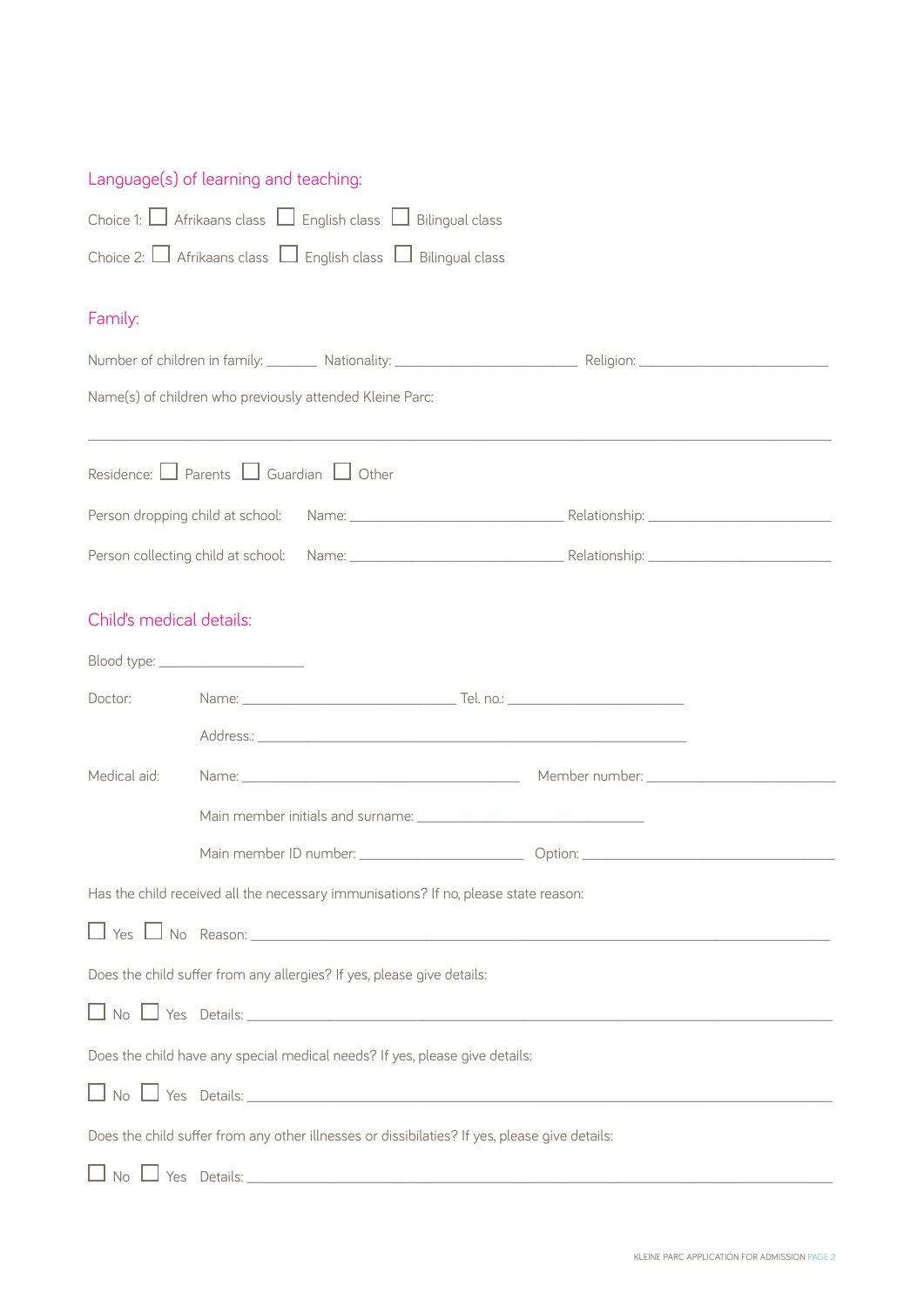| Medical consent:                                                                                                 |  |
|------------------------------------------------------------------------------------------------------------------|--|
|                                                                                                                  |  |
| In a critical medical situation the school reserves the right to utilise the quickest medical service available. |  |
|                                                                                                                  |  |
|                                                                                                                  |  |
|                                                                                                                  |  |
| agree that a medical practitioner may provide emergency treatment as necessary.                                  |  |
|                                                                                                                  |  |
|                                                                                                                  |  |
|                                                                                                                  |  |
| Signature of parent/guardian: ____________                                                                       |  |
|                                                                                                                  |  |
|                                                                                                                  |  |
|                                                                                                                  |  |

## Details of father/legal guardian:

| Parental status: $\Box$ Child living with parents $\Box$ Child's legal guardian $\Box$ Access rights to child<br>Details of mother/legal guardian: |  |
|----------------------------------------------------------------------------------------------------------------------------------------------------|--|
|                                                                                                                                                    |  |
|                                                                                                                                                    |  |
|                                                                                                                                                    |  |
|                                                                                                                                                    |  |
|                                                                                                                                                    |  |
|                                                                                                                                                    |  |
|                                                                                                                                                    |  |
|                                                                                                                                                    |  |
| Parental status: $\Box$ Child living with parents $\Box$ Child's legal guardian $\Box$ Access rights to child                                      |  |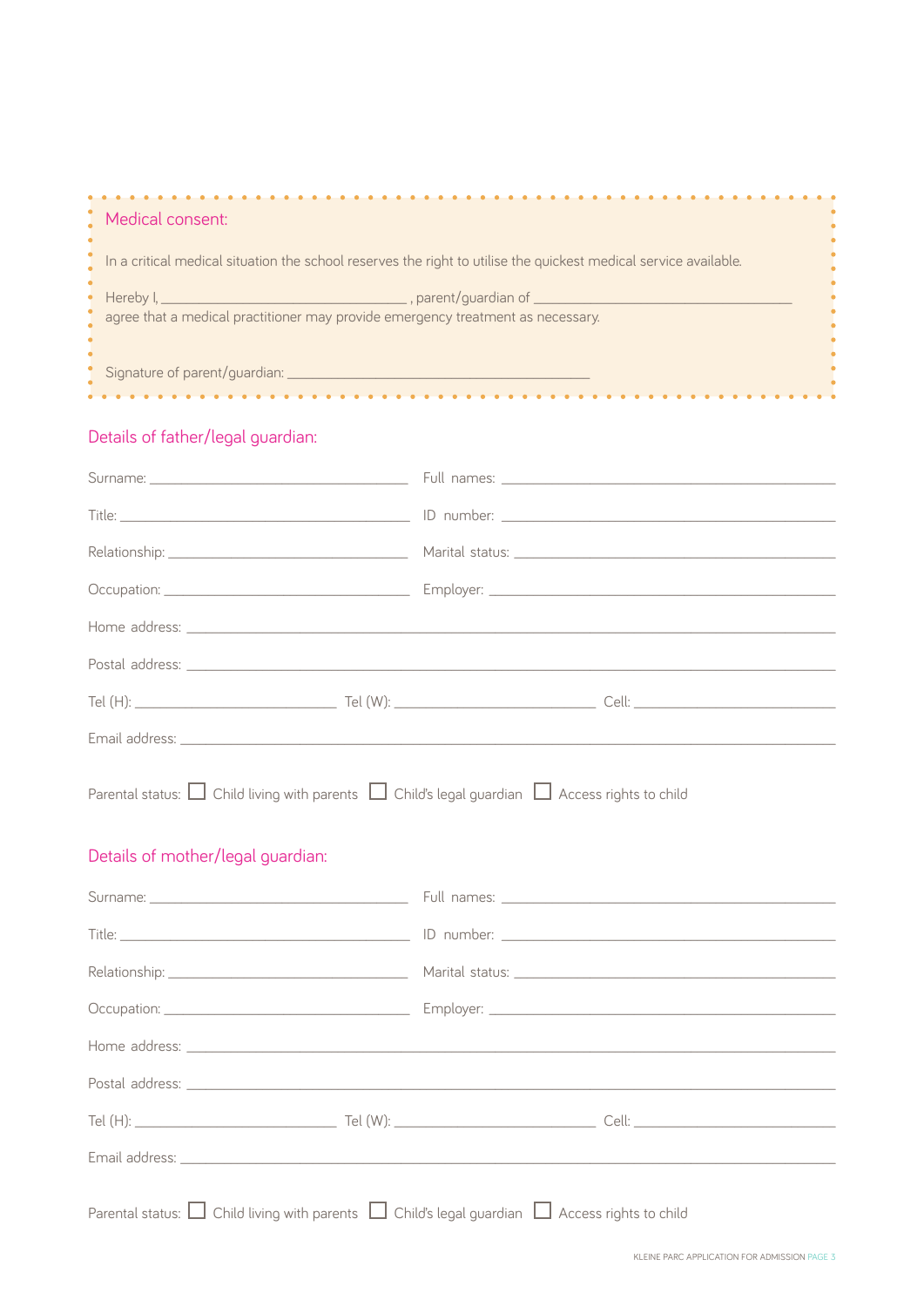#### Additional contact:

| <u>.</u>                                                                                                                                                                                                                                                                                                           |  |      |        |
|--------------------------------------------------------------------------------------------------------------------------------------------------------------------------------------------------------------------------------------------------------------------------------------------------------------------|--|------|--------|
| in this Application for Admission is complete and accurate.<br>We also agree to the conditions as set out herein. We accept that the School is based on Christian principles and<br>undertake that this will not be undermined. We understand that the prescribed number of children per class may<br>be exceeded. |  |      | ٠<br>٠ |
| Signature of parent/guardian                                                                                                                                                                                                                                                                                       |  | Date |        |
| Signature of parent/guardian                                                                                                                                                                                                                                                                                       |  | Date |        |

# SECTION B: ACCOUNT HOLDER

#### Details and declaration of account holder:

| Surname: _      | Full names:  |
|-----------------|--------------|
| Title:          | ID number: _ |
| Relationship: _ |              |

#### Please note the following payment terms:

- Fees are payable monthly in advance on or before the  $2^{nd}$  of every calendar month
- Fees can also be paid annually in advance on or before the 31<sup>st</sup> of December
- The school reserves the right to charge interest on all accounts in arrears for 30 days or longer
- Fee increases will take place in January
- The enrolment fee is a once-off and non-refundable fee
- If the account holder neglect to pay the account, the school may refuse the child access to the school
- Notice: The account holder undertakes to give 30 calendar days notice of termination of the enrolment of the child, failing which the liability be occurred for the full amount of the following month's fee
- No notice may be given for the last semester of the year. If you give notice for October or November you will be liable for the full terms fees until the end of December.